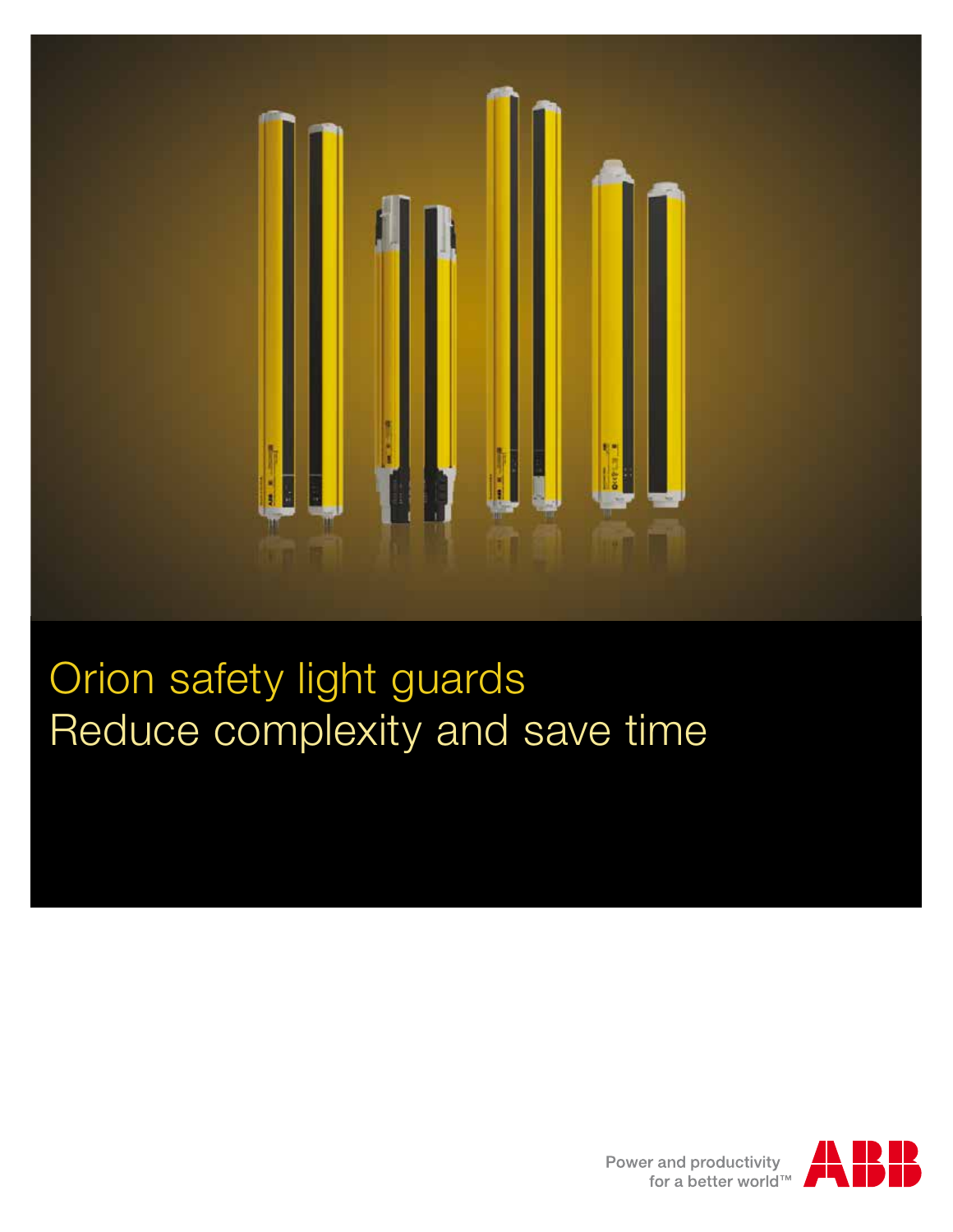## The Orion series A complete range of safety light curtains and light grids



The Orion1 light curtains are used for finger or hand detection (14 mm and 30 mm), usually quite close to the dangerous machine.



The Orion2 light grids are used for body detection, usually for access protection.

With a 50 m operating distance, they are appropriate to be used with deviating mirrors.

Orion1 Base



The Orion3 light grids are used for body detection, usually for access protection.

Transmitter and receiver are both in the same active unit. The beams are reflected by the passive unit.

Orion3 reduces the need for cabling. Only the active unit has to be connected.



### Orion3 **Base or Extended**

All Orion models are available as **Base** and Extended.

| Base models | Extended models |
|-------------|-----------------|
| Detection   | Detection       |
| Local reset | Local reset     |
| <b>FDM</b>  | <b>FDM</b>      |
|             | Muting          |

Orion1 Extended

 $1 - 27777777$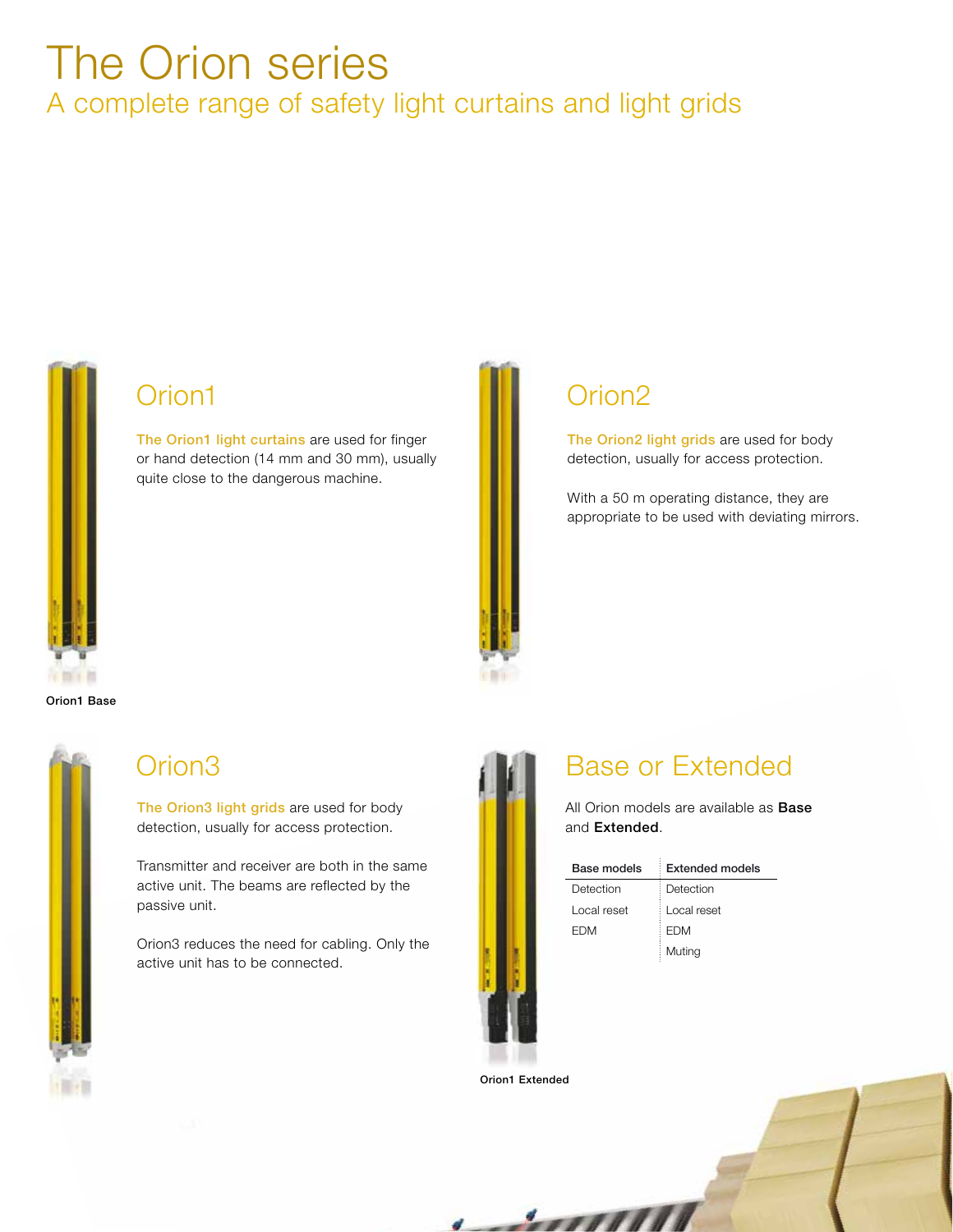### Reduce complexity

- − No more functions or settings than necessary.
- − A local reset button can be connected directly to the light curtain; no need for cable between the reset button and the electrical cabinet or for an extra control module.
- − Each light curtain can monitor the actuators without any extra control module (EDM function).
- − Muting sensors are connected directly to the Extended models with no need for a remote muting module.
- − No dead zone; the resolution is guaranteed along the whole length of the Orion1 Extended with no need for extra mechanical guard.
- − Cascading with Orion1 Extended standard units; no separate slave or master units.

### Speed up installation

- − Integrated alignment aid for ease of installation and set-up.
- − Rotation brackets also simplify alignment.
- − M12 connectors speed up cabling.

### Reduce downtime

- − Since the alignment level is displayed on the unit, the alignment can be improved before an unwanted stop occurs.
- − Extensive error indication reduces troubleshooting time.
- − Protective tubes and lens shields protect the devices in harsh environments.
- − Coding protects Orion1 Extended against mutual interferences.

### Integrated features

#### Blanking

When an object is allowed to always be in the detection zone during normal operation, a finger or a hand will stop the machine.

#### **Coding**

Allows light guards to be placed close to each other without disturbing each other.

#### EDM (External device monitoring)

Allows connection of e.g. contactors to the light guards and still reach the highest level of safety.

#### Local reset

Allows connection of a reset button to the light guard.

#### Muting

Allows material/pallets to travel through the light curtain without stoppages while preventing personnel from entering the hazardous area.

#### No dead zone

The detection zone is as long as the device.

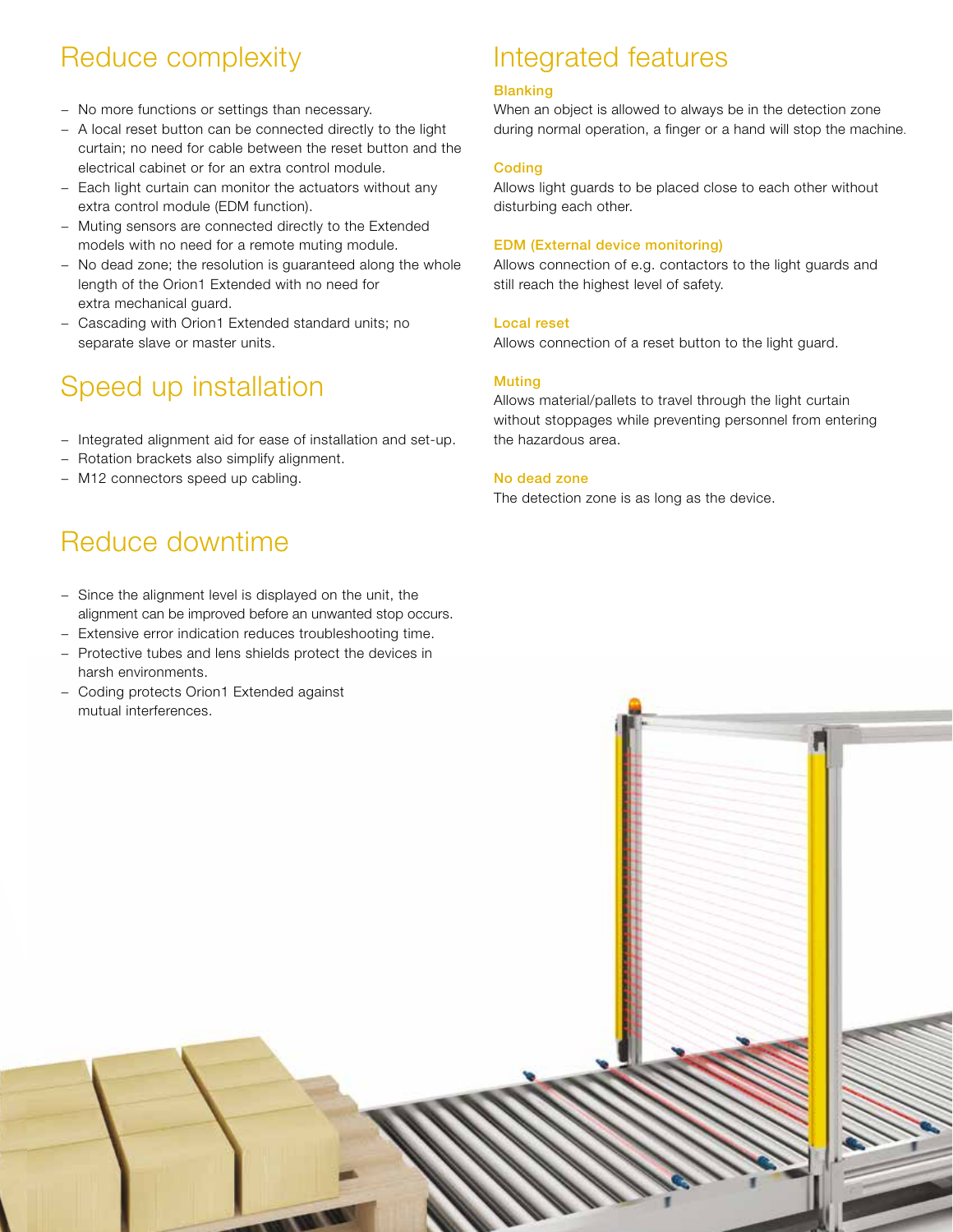### Orion overview



#### Orion1 Extended requires special cables.

|                         | <b>Orion1 Base</b>   |                                  | <b>Orion1 Extended</b> |                      |
|-------------------------|----------------------|----------------------------------|------------------------|----------------------|
| Type of detection       | Finger               | Hand                             | Finger<br>Hand         |                      |
| <b>Resolution</b>       | $14 \text{ mm}$      | $30 \text{ mm}$                  | $14 \text{ mm}$        | $30 \text{ mm}$      |
| Type 4                  | $Oron1-4-14-xxx-B$   | $Oron1-4-14-xxx-B$               | $Oron1-4-30-xxx-F$     | Orion1-4-30-xxx-E    |
| <b>Protected height</b> | 150 -1800 mm         | 150 -1800 mm                     | 300 - 1800 mm          | $300 - 1800$ mm      |
|                         | (150 mm steps)       | (150 mm steps)<br>(150 mm steps) |                        | (150 mm steps)       |
|                         | $xxx = 015 - 180$ cm | $xxx = 015 - 180$ cm             | $xxx = 030 - 180$ cm   | $xxx = 030 - 180$ cm |
|                         | (15 cm steps)        | (15 cm steps)                    | (15 cm steps)          | (15 cm steps)        |

### Function

| Range                  | հ m | 19 m | 7 m                                               | 20 m |  |
|------------------------|-----|------|---------------------------------------------------|------|--|
| Auto/manual reset      |     |      |                                                   |      |  |
| EDN                    |     |      |                                                   |      |  |
| Mutino                 |     |      |                                                   |      |  |
|                        |     |      |                                                   |      |  |
| Integrated muting lamp |     |      |                                                   |      |  |
| <b>Blanking</b>        |     |      |                                                   |      |  |
| No dead zone           |     |      |                                                   |      |  |
| Codinc                 |     |      |                                                   |      |  |
| Cascading              |     |      |                                                   |      |  |
|                        |     |      | Cables for Transmitter (M12-C02PT2T) and Receiver |      |  |
| Don't forget to order  |     |      | (Blanking or no function: M12-C02PT6RB,           |      |  |
|                        |     |      | Muting: M12-C02PT62RM                             |      |  |

#### Accessories

| Cables (female connector on the cable) | Transmitter: M12-5 poles<br>Receiver: M12-8 poles | Transmitter: M12-5 poles<br>Receiver Blanking: M12-12 poles<br>Receiver Muting: M12-12 + M12-5 poles |
|----------------------------------------|---------------------------------------------------|------------------------------------------------------------------------------------------------------|
| <b>Protective tube</b>                 | Orion WFT xxx                                     |                                                                                                      |
| <b>Protective stand</b>                | Orion Stand                                       | Orion Stand                                                                                          |
| l ens shield                           | Orion Shield-xxx                                  |                                                                                                      |
| <b>Deviating mirror</b>                | Orion1 Mirror + Orion Stand + JSM Orion11         | Orion1 Mirror + Orion Stand + JSM Orion11                                                            |
| Laser pointer                          | Orion Laser Pointer                               | Orion Laser Pointer                                                                                  |
|                                        | JSM Orion03                                       |                                                                                                      |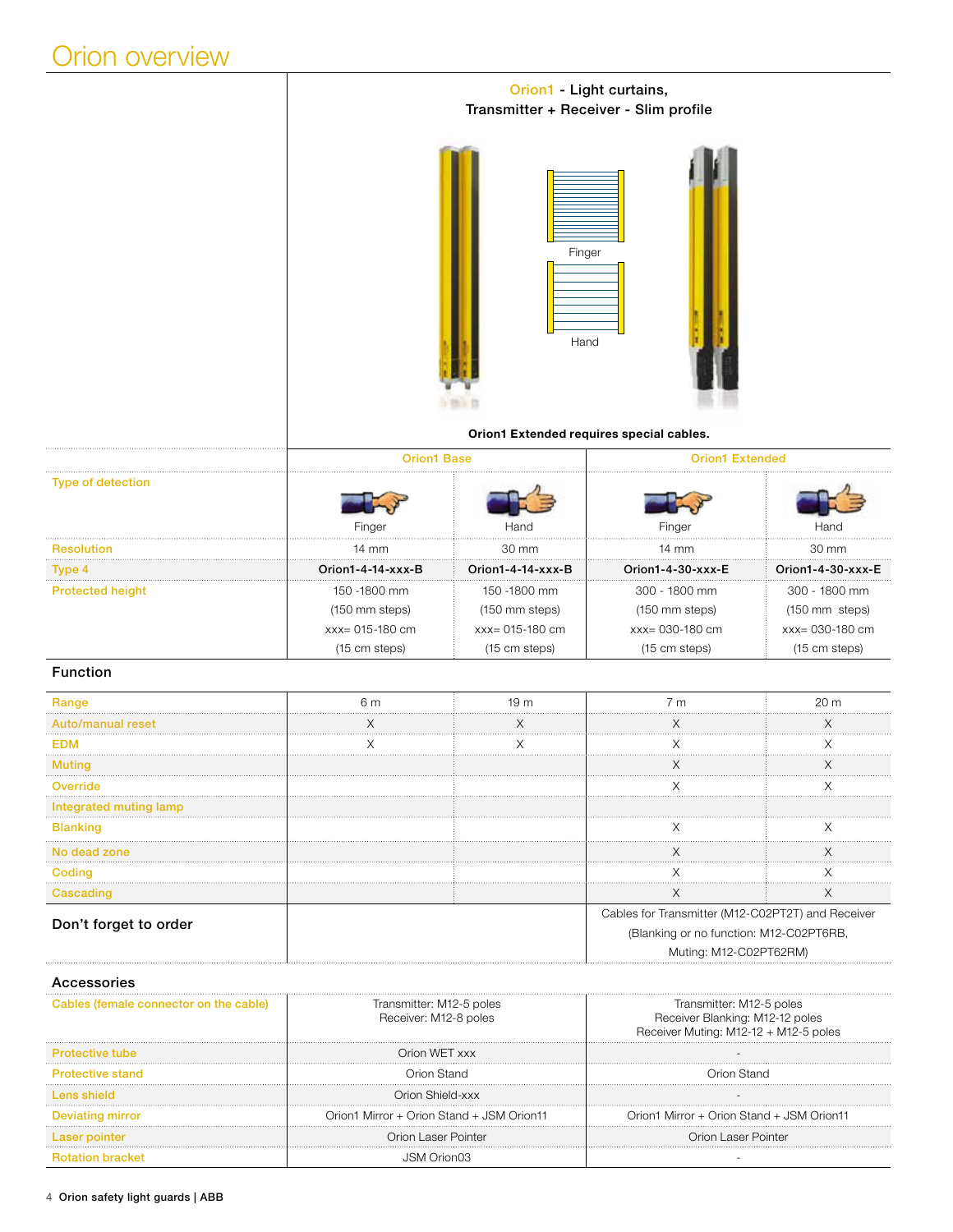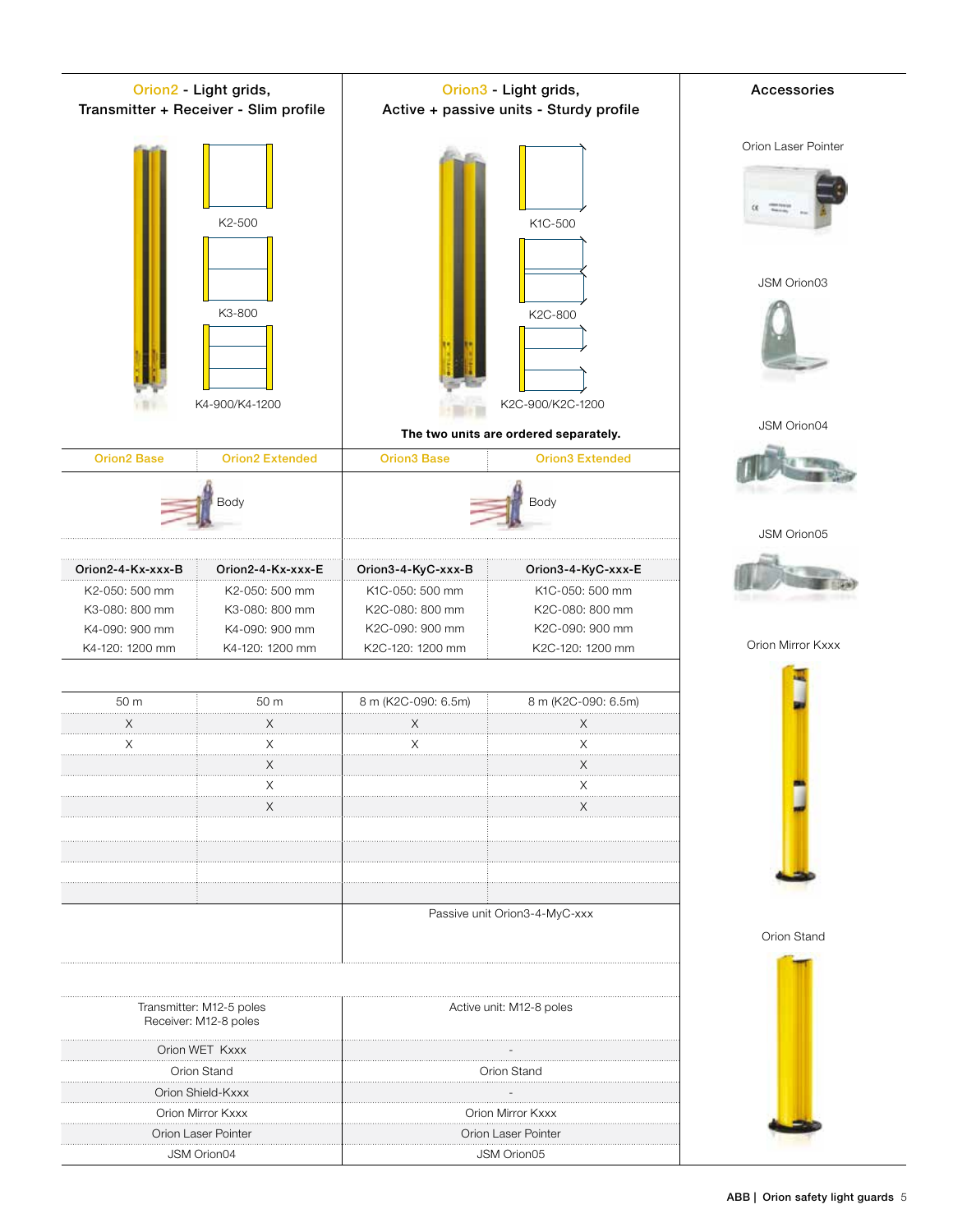## Ordering information

| <b>Orion1 Base</b><br><b>Transmitter + Receiver</b> | Article number  | Resolution      | Height  |
|-----------------------------------------------------|-----------------|-----------------|---------|
| Orion1-4-14-015-B                                   | 2TLA022300R0000 | $14 \text{ mm}$ | 150 mm  |
| Orion1-4-14-030-B                                   | 2TLA022300R0100 | 14 mm           | 300 mm  |
| Orion1-4-14-045-B                                   | 2TLA022300R0200 | $14 \text{ mm}$ | 450 mm  |
| Orion1-4-14-060-B                                   | 2TLA022300R0300 | 14 mm           | 600 mm  |
| Orion1-4-14-075-B                                   | 2TLA022300R0400 | $14 \text{ mm}$ | 750 mm  |
| Orion1-4-14-090-B                                   | 2TLA022300R0500 | $14 \text{ mm}$ | 900 mm  |
| Orion1-4-14-105-B                                   | 2TLA022300R0600 | $14 \text{ mm}$ | 1050 mm |
| Orion1-4-14-120-B                                   | 2TLA022300R0700 | 14 mm           | 1200 mm |
| Orion1-4-14-135-B                                   | 2TLA022300R0800 | 14 mm           | 1350 mm |
| Orion1-4-14-150-B                                   | 2TLA022300R0900 | $14 \text{ mm}$ | 1500 mm |
| Orion1-4-14-165-B                                   | 2TLA022300R1000 | 14 mm           | 1650 mm |
| Orion1-4-14-180-B                                   | 2TLA022300R1100 | $14 \text{ mm}$ | 1800 mm |
| Orion1-4-30-015-B                                   | 2TLA022302R0000 | 30 mm           | 150 mm  |
| Orion1-4-30-030-B                                   | 2TLA022302R0100 | 30 mm           | 300 mm  |
| Orion1-4-30-045-B                                   | 2TLA022302R0200 | 30 mm           | 450 mm  |
| Orion1-4-30-060-B                                   | 2TLA022302R0300 | $30 \text{ mm}$ | 600 mm  |
| Orion1-4-30-075-B                                   | 2TLA022302R0400 | 30 mm           | 750 mm  |
| Orion1-4-30-090-B                                   | 2TLA022302R0500 | 30 mm           | 900 mm  |
| Orion1-4-30-105-B                                   | 2TLA022302R0600 | 30 mm           | 1050 mm |
| Orion1-4-30-120-B                                   | 2TLA022302R0700 | 30 mm           | 1200 mm |
| Orion1-4-30-135-B                                   | 2TLA022302R0800 | 30 mm           | 1350 mm |
| Orion1-4-30-150-B                                   | 2TLA022302R0900 | 30 mm           | 1500 mm |
| Orion1-4-30-165-B                                   | 2TLA022302R1000 | 30 mm           | 1650 mm |
| Orion1-4-30-180-B                                   | 2TLA022302R1100 | 30 mm           | 1800 mm |

| <b>Orion1 Extended</b><br>- Transmitter + Receiver | Article number  | Resolution      | Height  |
|----------------------------------------------------|-----------------|-----------------|---------|
| Orion1-4-14-030-E                                  | 2TLA022301R0100 | $14 \text{ mm}$ | 300 mm  |
| Orion1-4-14-045-E                                  | 2TLA022301R0200 | 14 mm           | 450 mm  |
| Orion1-4-14-060-E                                  | 2TLA022301R0300 | $14 \text{ mm}$ | 600 mm  |
| Orion1-4-14-075-E                                  | 2TLA022301R0400 | $14 \text{ mm}$ | 750 mm  |
| Orion1-4-14-090-E                                  | 2TLA022301R0500 | 14 mm           | 900 mm  |
| Orion1-4-14-105-E                                  | 2TLA022301R0600 | 14 mm           | 1050 mm |
| Orion1-4-14-120-E                                  | 2TLA022301R0700 | $14 \text{ mm}$ | 1200 mm |
| Orion1-4-14-135-E                                  | 2TLA022301R0800 | $14 \text{ mm}$ | 1350 mm |
| Orion1-4-14-150-E                                  | 2TLA022301R0900 | 14 mm           | 1500 mm |
| Orion1-4-14-165-E                                  | 2TLA022301R1000 | 14 mm           | 1650 mm |
| Orion1-4-14-180-E                                  | 2TLA022301R1100 | $14 \text{ mm}$ | 1800 mm |
| Orion1-4-30-030-E                                  | 2TLA022303R0100 | 30 mm           | 300 mm  |
| Orion1-4-30-045-E                                  | 2TLA022303R0200 | 30 mm           | 450 mm  |
| Orion1-4-30-060-E                                  | 2TLA022303R0300 | 30 mm           | 600 mm  |
| Orion1-4-30-075-E                                  | 2TLA022303R0400 | 30 mm           | 750 mm  |
| Orion1-4-30-090-E                                  | 2TLA022303R0500 | 30 mm           | 900 mm  |
| Orion1-4-30-105-E                                  | 2TLA022303R0600 | 30 mm           | 1050 mm |
| Orion1-4-30-120-E                                  | 2TLA022303R0700 | 30 mm           | 1200 mm |
| Orion1-4-30-135-E                                  | 2TLA022303R0800 | 30 mm           | 1350 mm |
| Orion1-4-30-150-E                                  | 2TLA022303R0900 | 30 mm           | 1500 mm |
| Orion1-4-30-165-E                                  | 2TLA022303R1000 | 30 mm           | 1650 mm |
| Orion1-4-30-180-E                                  | 2TLA022303R1100 | 30 mm           | 1800 mm |

| <b>Orion2 Base</b><br>- Transmitter + Receiver     | Article number  | No of<br>beams | Height           |
|----------------------------------------------------|-----------------|----------------|------------------|
| Orion2-4-K2-050-B                                  | 2TLA022304R0000 | 2              | $500 \text{ mm}$ |
| Orion2-4-K3-080-B                                  | 2TLA022304R0100 | 3              | 800 mm           |
| Orion2-4-K4-090-B                                  | 2TLA022304R0200 | 4              | $900 \text{ mm}$ |
| Orion2-4-K4-120-B                                  | 2TLA022304R0300 | 4              | 1200 mm          |
| <b>Orion2 Extended</b><br>- Transmitter + Receiver | Article number  | No of<br>beams | Height           |
| Orion2-4-K2-050-E                                  | 2TLA022305R0000 | 2              | 515 mm           |
| Orion2-4-K3-080-F                                  | 2TLA022305R0100 | 3              | 815 mm           |
| Orion2-4-K4-090-E                                  | 2TLA022305R0200 | 4              | $915 \text{ mm}$ |
| Orion2-4-K4-120-E                                  | 2TLA022305R0300 | 4              | 1215 mm          |
| <b>Orion3 Base</b><br>- Active unit                | Article number  | No of<br>beams | Height           |
| Orion3-4-K1C-050-B                                 | 2TLA022306R0000 | 2              | 500 mm           |

| OdanO Eutonalad    | ممطمعينهم مامنامه | $N = 6$ | ∔ط∝نم ⊔ |
|--------------------|-------------------|---------|---------|
| Orion3-4-K2C-120-B | 2TLA022306R0300   |         | 1200 mm |
| Orion3-4-K2C-090-B | 2TLA022306R0200   |         | 900 mm  |
| Orion3-4-K2C-080-B | 2TLA022306R0100   |         | 800 mm  |

| <b>Orion3 Extended</b><br>- Active unit | Article number  | No of<br>beams | Height            |
|-----------------------------------------|-----------------|----------------|-------------------|
| Orion3-4-K1C-050-E                      | 2TLA022307R0000 |                | $500 \text{ mm}$  |
| Orion3-4-K2C-080-E                      | 2TLA022307R0100 |                | 800 mm            |
| Orion3-4-K2C-090-E                      | 2TLA022307R0200 |                | $900 \text{ mm}$  |
| Orion3-4-K2C-120-E                      | 2TLA022307R0300 |                | $1200 \text{ mm}$ |

| Orion <sub>3</sub><br>- Passive unit (mirror) | Article number  | Height            |
|-----------------------------------------------|-----------------|-------------------|
| Orion3-4-M1C-050                              | 2TLA022306R1000 | $500 \text{ mm}$  |
| Orion3-4-M2C-080                              | 2TLA022306R1100 | 800 mm            |
| Orion3-4-M2C-090                              | 2TLA022306R1300 | $900 \text{ mm}$  |
| Orion3-4-M2C-120                              | 2TLA022306R1400 | $1200 \text{ mm}$ |

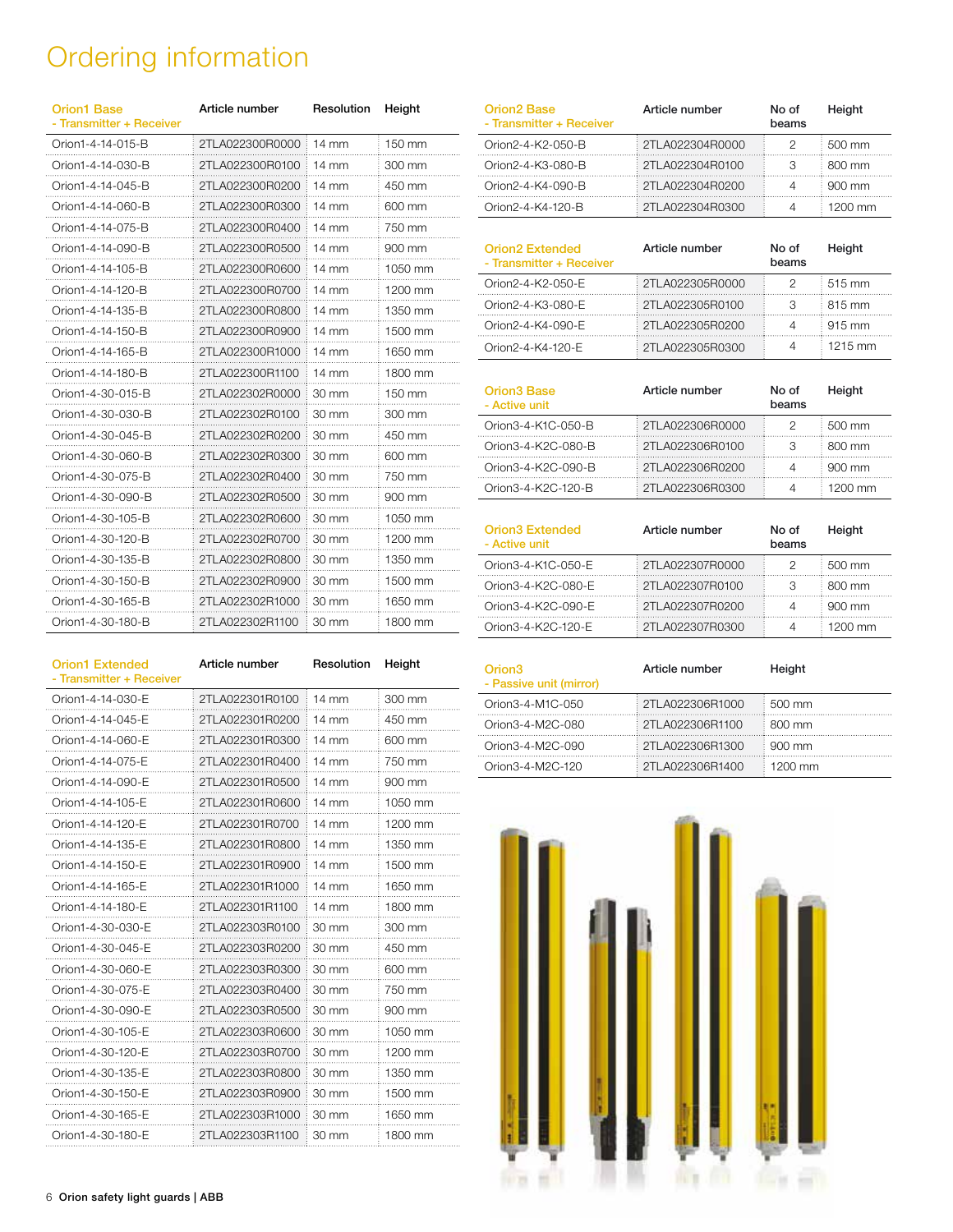| <b>Accessories</b> |                 |                                                                         | I Only River | I Orion Kitton Boo | Orional Reason | Oriona Base |
|--------------------|-----------------|-------------------------------------------------------------------------|--------------|--------------------|----------------|-------------|
| Orion TP-14        | 2TLA022310R5200 | Orion Test Piece 14 mm                                                  | $\times$     | $\times$           |                |             |
| Orion TP-30        | 2TLA022310R5300 | Orion Test Piece 30 mm                                                  | $\times$     | X                  |                |             |
| Orion Laser        | 2TLA022310R5000 | Orion Laser pointer                                                     | $\times$     | X                  | $\times$       | X           |
| JSM Orion01        | 2TLA022310R0000 | 4 standard brackets for Orion1 & Orion2                                 | $\times$     | $\times$           | $\times$       |             |
| <b>JSM Orion02</b> | 2TLA022310R1000 | 4 standard brackets for Orion3                                          |              |                    |                | X           |
| <b>JSM Orion03</b> | 2TLA022310R0100 | 4 rotation brackets for Orion1 Base                                     | X            |                    |                |             |
| JSM Orion04        | 2TLA022310R0200 | 4 rotation brackets for Orion2                                          |              |                    | X              |             |
| <b>JSM Orion05</b> | 2TLA022310R0300 | 4 rotation brackets for Orion3                                          |              |                    |                | X           |
| <b>JSM Orion06</b> | 2TLA022310R0400 | Kit for mounting of Orion1 & Orion2 in Stand (4 pieces)                 | X            | X                  | X              |             |
| JSM Orion07        | 2TLA022310R0500 | Kit for mounting of Orion1 & Orion2 in Stand (6 pieces)                 | X            | X                  | $\times$       |             |
| <b>JSM Orion08</b> | 2TLA022310R0600 | Kit for mounting of Orion3 in Stand (4 pieces)                          |              |                    |                | X           |
| JSM Orion09        | 2TLA022310R0700 | Kit for mounting of Orion3 in Stand (6 pieces)                          |              |                    |                | X           |
| <b>JSM Orion11</b> | 2TLA022310R0900 | Kit for mounting of Orion1 Mirror in Stand                              | X            | X                  |                |             |
| Orion WET*         |                 | Protective tube                                                         | X            |                    | X              |             |
| Orion Shield*      |                 | Lens shield                                                             | X            |                    | X              |             |
| Orion Mirror K*    |                 | Deviating mirrors in stand                                              |              |                    | $\times$       | $\times$    |
| Orion1 Mirror*     |                 | Deviating mirror to be mounted in Orion Stand with 1 kit JSM<br>Orion11 | $\times$     | $\times$           |                |             |
| Orion Stand*       |                 | Protective stand                                                        | $\times$     | X                  | X              | $\times$    |
| Orion Stand Plate  | 2TLA022312R5000 | Orion Plate kit for adjustment of protective stand                      |              |                    |                |             |

\* These accessories are available in different sizes. More information available at www.abb.com/jokabsafety.

| <b>Cables</b>                     |                 |                                                           | Orion Rasse | OrionARIADORO | Orional Registração | Orional Base |
|-----------------------------------|-----------------|-----------------------------------------------------------|-------------|---------------|---------------------|--------------|
| M12-C02PT2T                       | 2TLA022315R0100 | Transmitter cable for Orion1 Extended                     |             | $\times$      |                     |              |
| M12-C02PT6RB                      | 2TLA022315R0200 | Receiver cable for Orion1 Extended when no muting         |             | X             |                     |              |
| M12-C02PT62RM                     | 2TLA022315R0300 | Receiver cable for Orion1 Extended when muting            |             | $\times$      |                     |              |
| PT-C1PT                           | 2TLA022315R1000 | Cascade cable for Orion1 Extended, 1 m                    |             | X             |                     |              |
| PT-C05PT                          | 2TLA022315R1100 | Cascade cable for Orion1 Extended, 0.5 m                  |             | X             |                     |              |
| PT-C005PT                         | 2TLA022315R1200 | Cascade cable for Orion1 Extended, 0.05 m                 |             | X             |                     |              |
| M <sub>12</sub> -C <sub>61</sub>  | 2TLA020056R0000 | Straight M12-5 female connector with 6 m shielded cable   | $\times$    | X             | X                   | X            |
| M12-C101                          | 2TLA020056R1000 | Straight M12-5 female connector with 10 m shielded cable  | $\times$    | X             | X                   | X            |
| M12-C201                          | 2TLA020056R1400 | Straight M12-5 female connector with 20 m shielded cable  | X           | X             | X                   | X            |
| M12-C63                           | 2TLA020056R3000 | Straight M12-8 female connector with 6 m shielded cable   | X           |               | X                   | X            |
| M <sub>12</sub> -C <sub>103</sub> | 2TLA020056R4000 | Straight M12-8 female connector with 10 m shielded cable  | X           |               | X                   | X            |
| M12-C203                          | 2TLA020056R4100 | Straight M12-8 female connector with 20 m shielded cable  | Χ           |               | X                   | X            |
| M12-C65                           | 2TLA020056R7200 | Straight M12-12 female connector with 6 m shielded cable  |             | X             |                     |              |
| M12-C105                          | 2TLA020056R7300 | Straight M12-12 female connector with 10 m shielded cable |             | X             |                     |              |
| M12-C205                          | 2TLA020056R7500 | Straight M12-12 female connector with 20 m shielded cable |             | X             |                     |              |